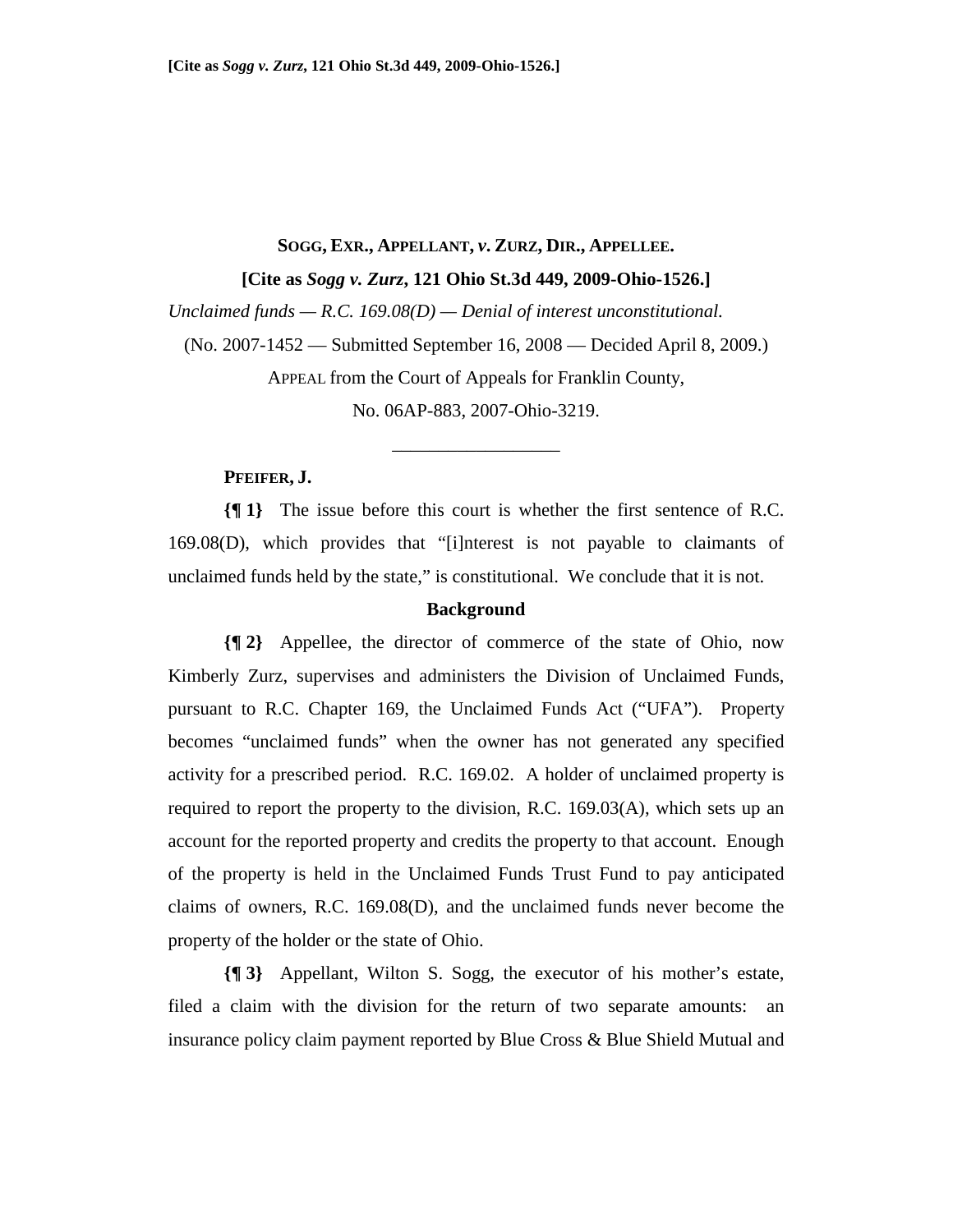dividends reported by the Bank of New York. Sogg received a check from the division for \$320.72, which represented the total of the two amounts, including interest earned through July 26, 1991, minus a five percent administrative fee. R.C. 169.08. The amount that Sogg received did not include interest earned after July 26, 1991, because R.C. 169.08(D) was amended effective July 26, 1991, to provide, "Interest is not payable to claimants of unclaimed funds held by the state." 1991 Am.Sub.S.B. No. 298, 144 Ohio Laws, Part III, 4038.

**{¶ 4}** Sogg was certified as the representative for the class of "[a]ll persons or entities who filed, or will file, claims for unclaimed funds with the Defendant (that is, with the Division of Unclaimed Funds of the Ohio Department of Commerce), and who have recovered unclaimed funds but not been paid interest on such funds for any period after July 26, 1991." Sogg's amended complaint alleged that R.C. 169.08(D) "is unconstitutional and void because it denies the protection of the property owner's private property rights afforded by Art. I, § 19 of the Ohio Constitution and the Fifth and Fourteenth Amendments to the United States Constitution." Sogg moved for summary judgment, which the trial court granted, ruling that when the state retains interest earned on unclaimed funds, it engages in a taking. *Sogg v. White,* 139 Ohio Misc.2d 58, 2006-Ohio-4223, 860 N.E.2d 163. The court of appeals reversed, concluding that unclaimed funds are abandoned property and, therefore, that the state's retention of interest "does not constitute a taking that requires compensation." *Sogg v. Dir., Ohio Dept. of Commerce,* Franklin App. No. 06AP-883, 2007-Ohio-3219, ¶ 34. We accepted Sogg's discretionary appeal.

## **Analysis**

**{¶ 5}** We review the granting of summary judgment de novo. *Comer v. Risko*, 106 Ohio St.3d 185, 2005-Ohio-4559, 833 N.E.2d 712, ¶ 8.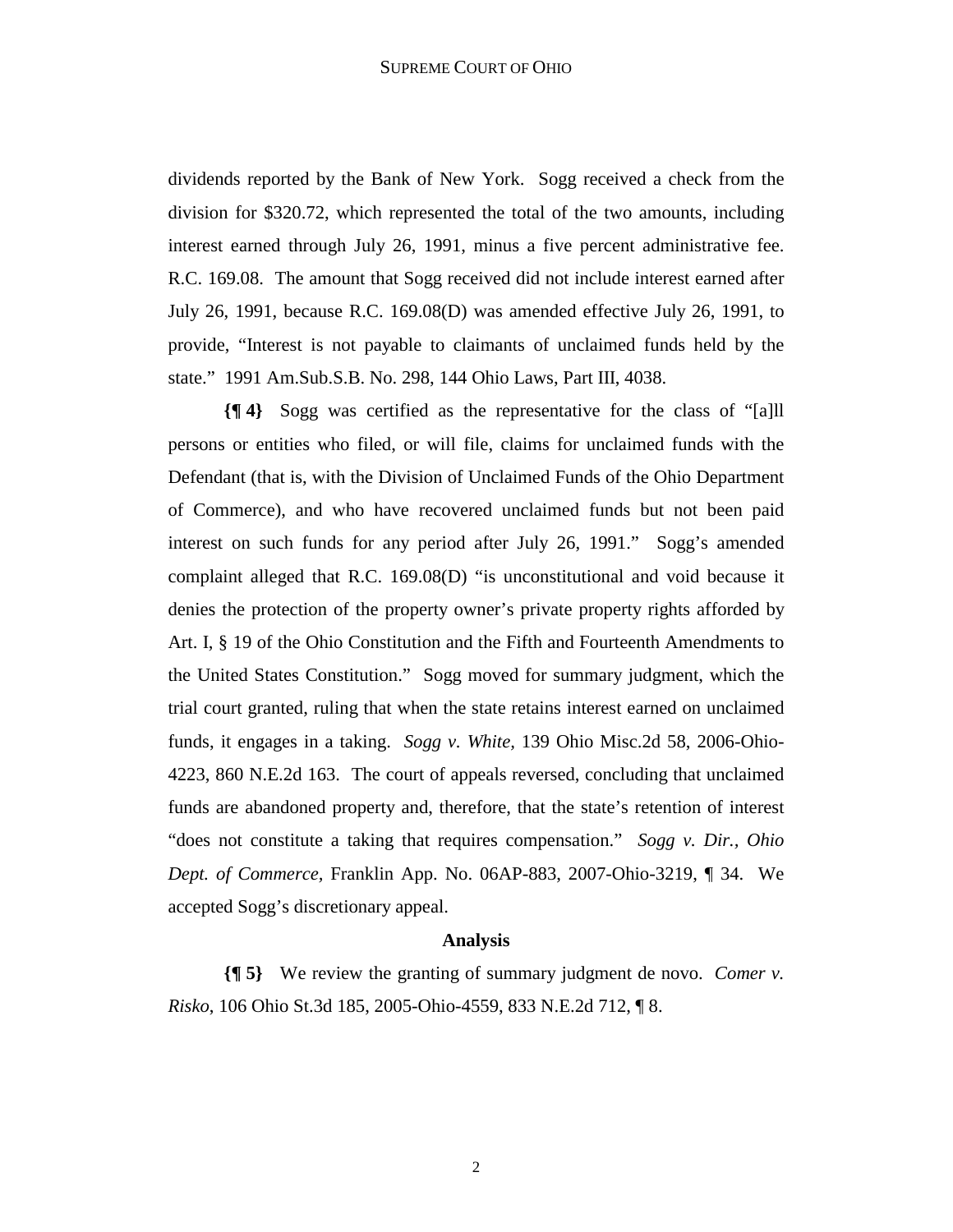**{¶ 6}** The first sentence of R.C. 169.08(D) states, "Interest is not payable to claimants of unclaimed funds held by the state." This declaration is breathtakingly bold and strikes at the core of the concept of private property because, at a stroke, the General Assembly severed the link between the owner of an asset and the income produced by that asset. Nevertheless, "the General Assembly may pass any law unless it is specifically prohibited by the state or federal Constitutions." *State v. Warner* (1990), 55 Ohio St.3d 31, 43, 564 N.E.2d 18, citing *State ex rel. Jackman v. Cuyahoga Cty. Court of Common Pleas* (1967), 9 Ohio St.2d 159, 162, 38 O.O.2d 404, 224 N.E.2d 906.

**{¶ 7}** Much is written in the briefs and lower court opinions about the common-law trust principle that the "[i]nterest follows the principal." *Ohio City v. Cleveland & Toledo RR. Co.* (1856), 6 Ohio St. 489, paragraph three of the syllabus. We need not consider it here because that venerable principle applies only "in the absence of a statute or stipulation to the contrary." *Eshelby v. Cincinnati Bd. of Edn.* (1902), 66 Ohio St. 71, 74, 63 N.E. 586. See *Thompson v. Indus. Comm.* (1982), 1 Ohio St.3d 244, 249, 1 OBR 265, 438 N.E.2d 1167. R.C. 169.08(D) is plainly a statute to the contrary.

### **Unclaimed Funds Are Not Abandoned**

**{¶ 8}** Even if the General Assembly may exercise its plenary powers to declare that "[i]nterest is not payable to claimants of unclaimed funds held by the state," it is an entirely different matter for the state to assume ownership of the interest earned. Nothing in the UFA states that the interest earned on the property held by the state becomes the property of the state. In her brief, Zurz states that the UFA "benefits the public by allowing the State to use the unclaimed funds in its possession and draw interest on those assets for public purposes," though she does not cite a specific provision of the UFA. Zurz is apparently relying on the state's "inherent sovereign authority to assume ownership of unclaimed property."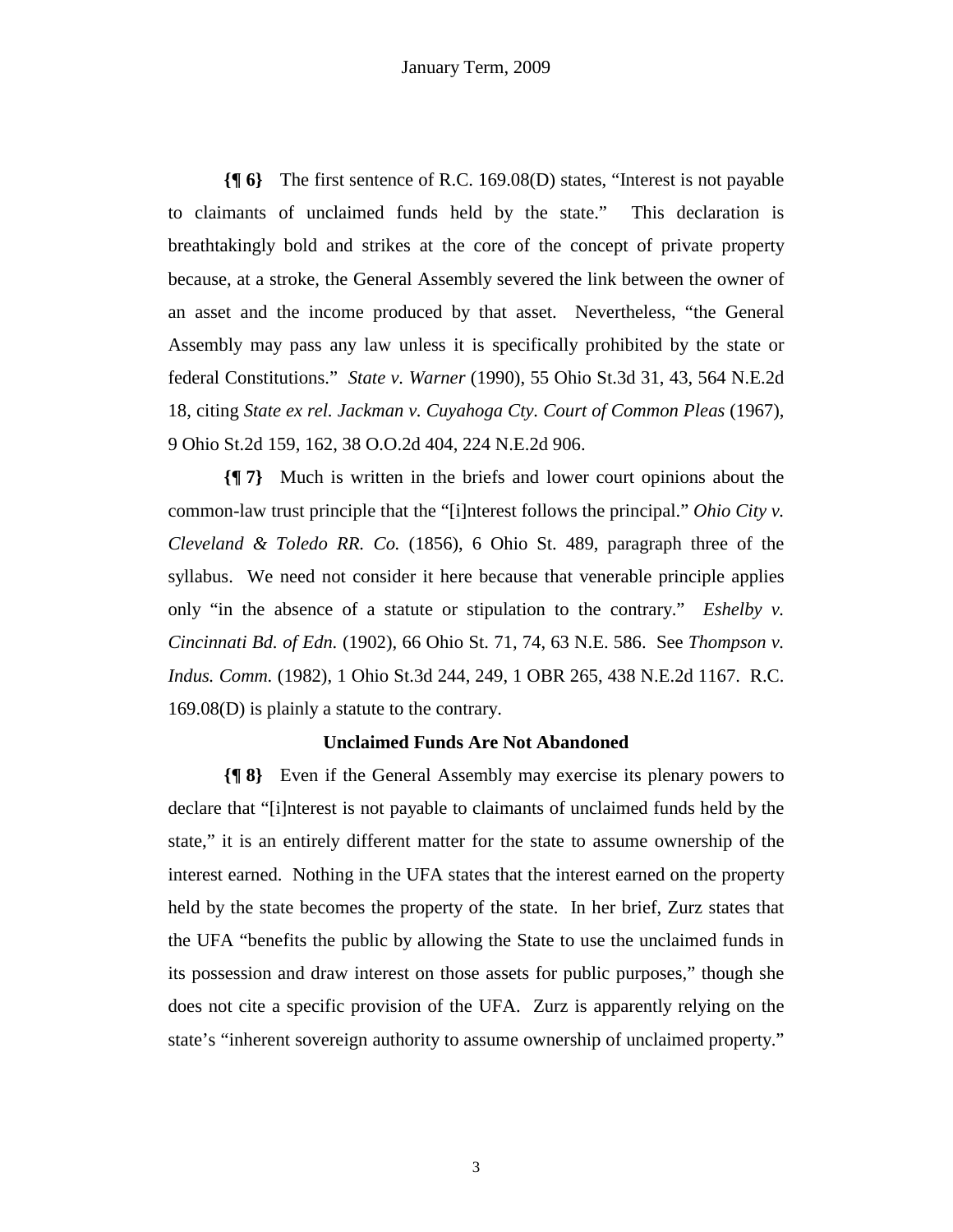See *Connecticut Mut. Life Ins. Co. v. Moore* (1948), 333 U.S. 541, 547, 68 S.Ct. 682, 92 L.Ed. 863 ("The right of appropriation by the state of abandoned property has existed for centuries in the common law"). Zurz also states that "the UFA properly treats an owner's interests in unclaimed funds as forfeited by the owner's inaction." No authority for this statement is provided. The UFA does not use any form of the words "forfeited," "abandoned," or "escheated" except in referring to the laws of other states. R.C. 169.041. Nothing in the UFA indicates that the General Assembly intended to treat unclaimed funds as if they had been abandoned, forfeited, or escheated.

**{¶ 9}** The court of appeals relied extensively on three cases in other states to conclude that pursuant to the UFA, "unclaimed property is essentially abandoned property." 2007-Ohio-3219, ¶ 28. *Smolow v. Hafer* (Pa.Commw.2005), 867 A.2d 767; *Smyth v. Carter* (Ind.App.2006), 845 N.E.2d 219; *Hooks v. Kennedy* (La.App.2007), 961 So.2d 425. We find this reliance unpersuasive because, as the court of appeals candidly acknowledged, the "UFA does not contain a presumption of abandonment as do the statutes at issue in Indiana, Louisiana, and Pennsylvania." 2007-Ohio-3219, ¶ 28. Zurz quotes *Texaco, Inc. v. Short* (1982), 454 U.S. 516, 526, 102 S.Ct. 781, 70 L.Ed.2d 738, for the proposition that "[s]tates have the power to permit unused or abandoned interests in property to revert to another after the passage of time." Although we do not doubt that this is a fair characterization of the law in *Texaco*, it is irrelevant for present purposes because, as noted above, nothing in the UFA indicates an intent to change the ownership of the unclaimed funds, whether due to the passage of time or any other reason. Furthermore, "[f]orfeitures are not favored by the law. The law requires that we favor individual property rights when interpreting forfeiture statutes." *Ohio Dept. of Liquor Control v. Sons of Italy Lodge 0917* (1992), 65 Ohio St.3d 532, 534, 605 N.E.2d 368; see also *State v. Lilliock* (1982),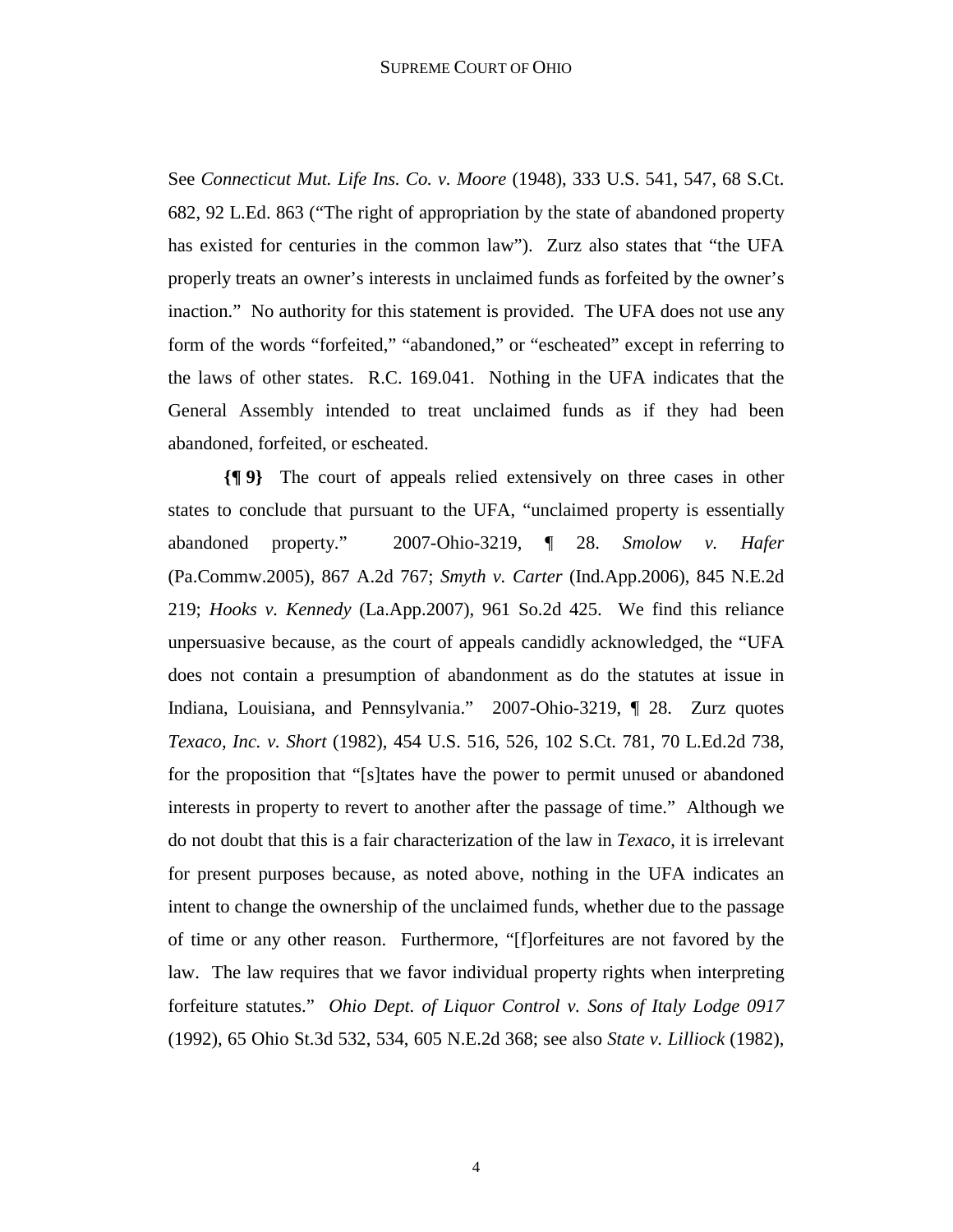70 Ohio St.2d 23, 25, 24 O.O.3d 64, 434 N.E.2d 723 (forfeitures are not favored in law or equity); *Kiser v. Logan Cty. Bd. of Commrs.* (1911), 85 Ohio St. 129, 131, 97 N.E. 52 ("Whether or not a proprietor has abandoned his rights or his property, is usually a question of fact for a jury to answer, and the answer must depend primarily upon an intention by the proprietor to abandon. \* \* \* But mere non-user is not ordinarily sufficient to establish the fact of abandonment"). We conclude that the General Assembly has not plainly legislated that unclaimed funds are or can be deemed abandoned property.

**{¶ 10}** The parties also agree that unclaimed funds are not abandoned property; otherwise they would not have stipulated the following: "[T]he unclaimed monies are held in trust in perpetuity for the benefit of the owners of the unclaimed property. The funds never become the property of the State of Ohio." Under the UFA, the unclaimed property remains the property of the original owner. What we are left with is the state's control over and use of the interest earned on the property of another.

# **The State's Power to Take Private Property Is Limited by**

### **Section 19, Article I, Ohio Constitution**

**{¶ 11}** Section 19, Article I, Ohio Constitution, states: "Private property shall ever be held inviolate, but subservient to the public welfare. When taken in time of war or other public exigency, imperatively requiring its immediate seizure or for the purpose of making or repairing roads, which shall be open to the public, without charge, a compensation shall be made to the owner, in money, and in all other cases, where private property shall be taken for public use, a compensation therefor shall first be made in money, or first secured by a deposit of money; and such compensation shall be assessed by a jury, without deduction for benefits to any property of the owner." See *Cotter v. Doty* (1832), 5 Ohio 393, 398, where this court stated, "No man ought to be deprived of his property by forfeiture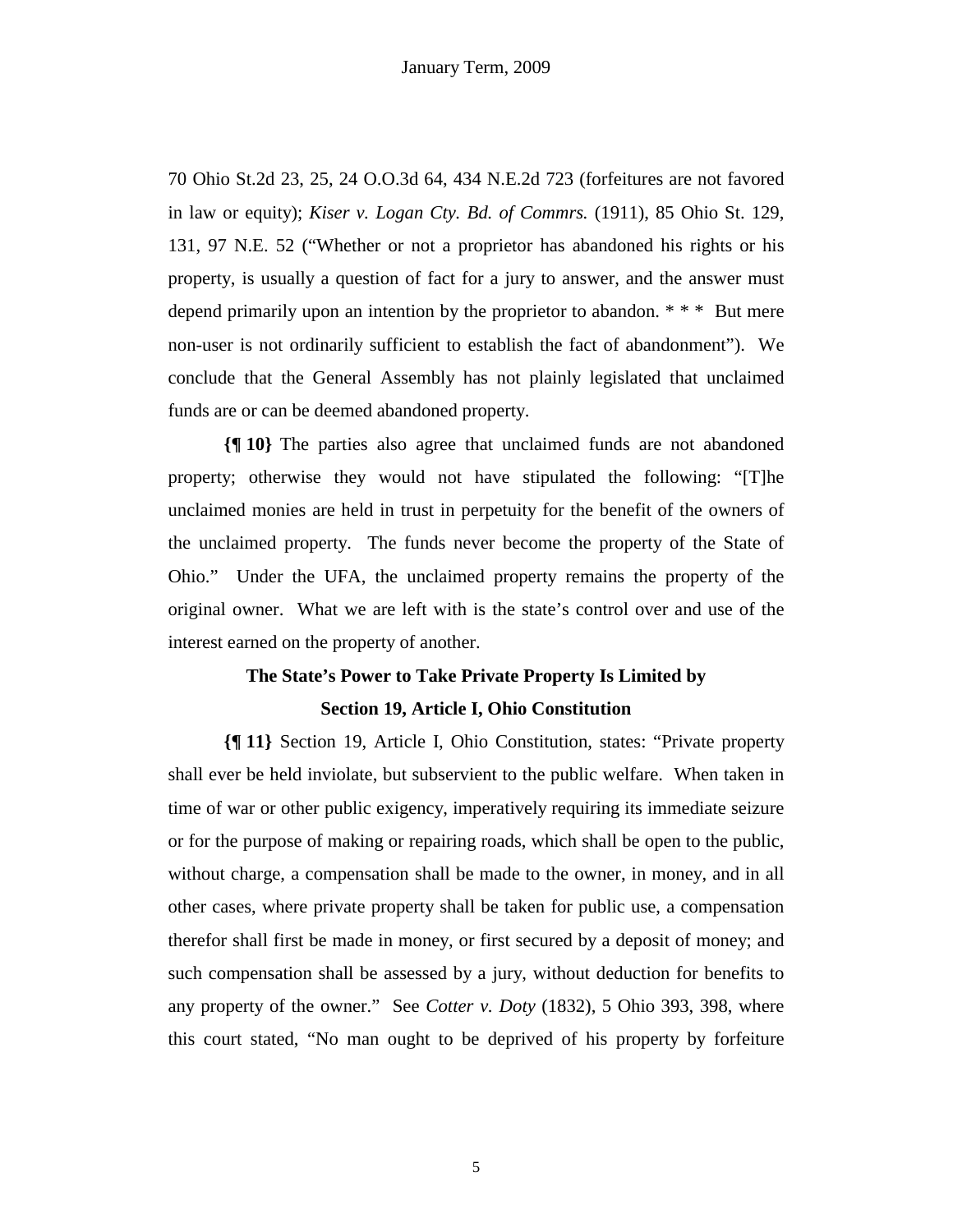without having a legal investigation." Because "the General Assembly may pass any law unless it is specifically prohibited by the state or federal Constitutions," *Warner*, 55 Ohio St.3d at 43, 564 N.E.2d 18, citing *State ex rel. Jackman*, 9 Ohio St.2d at 162, 38 O.O.2d 404, 224 N.E.2d 906, we now examine whether the first sentence of R.C. 169.08(D) is specifically prohibited by the Ohio Constitution. Because we conclude that it is, it is immaterial whether it is prohibited or permitted by the Constitution of the United States.

**{¶ 12}** The question becomes: Does the first sentence of R.C. 169.08(D) enable the state to assume ownership of interest earned on unclaimed funds that the state holds for the owner without violating Section 19, Article I of the Ohio Constitution? The state may limit private property rights through the exercise of its police power when "the interests of the general public require its exercise and the means of restriction [are not] unduly oppressive upon individuals." *State ex rel. Pizza v. Rezcallah* (1998), 84 Ohio St.3d 116, 131, 702 N.E.2d 81, citing *Froelich v. Cleveland* (1919), 99 Ohio St 376, 391, 124 N.E. 212, which states that general laws "must be impartial in operation and not unduly oppressive upon individuals, must have a real and substantial relation to their purpose, and must not interfere with private rights beyond the necessities of the situation." See *Norwood v. Horney*, 110 Ohio St.3d 353, 2006-Ohio-3799, 853 N.E.2d 1115, ¶ 41 ("Section 19, Article I requires that the taking be necessary for the common welfare"). We conclude that the first sentence of R.C. 169.08(D) violates Section 19, Article I, Ohio Constitution, as to interest earned on unclaimed funds for which a claim is ultimately submitted.

**{¶ 13}** "The argument is made that the constitution emanated from the people and that the welfare of the people is paramount to any private interest. Very true, but written constitutions have heretofore been framed chiefly to protect the weak from the strong and to secure to all the people 'equal protection and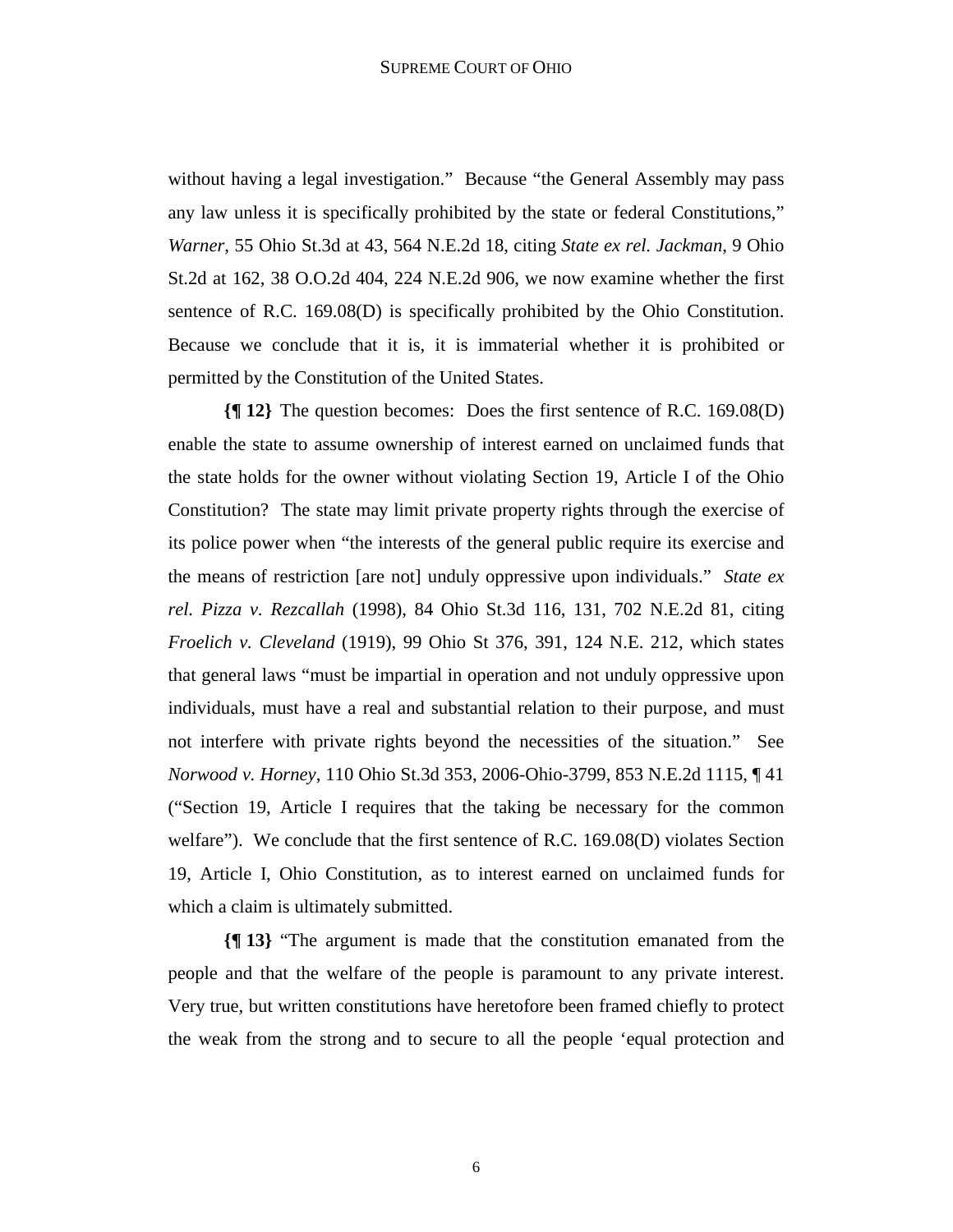benefit.' They have been constructed upon the theory that majorities can and will take care of themselves; but that the safety and happiness of individuals and minorities need to be secured by guaranties and limitations in the social compact, called a constitution. Hence, while it is declared in Article I., Section 19, of our Constitution, that private property shall be held 'subservient to the public welfare,' it is also declared that it shall ever be held inviolate and shall not be taken for the public use without compensation, in most cases compensation *first* to be made in money.

**{¶ 14}** "It is regrettable that there should be an apparent necessity for restating such familiar principles; but there seems to be a growing disposition to legislate, by ordinance and by general statute, regardless of constitutional limitations, thus imposing upon the courts the odium of declaring them to be unconstitutional." (Emphasis sic.) *Kiser*, 85 Ohio St. at 132-133, 97 N.E. 52.

### **Statute of Limitations**

**{¶ 15}** R.C. 169.08(B) states, "No statute of limitations shall bar the allowance of a claim." This sentence is dispositive as to a claim for underlying property, but it does not speak to a claim for interest. Sogg argues that R.C. 169.08(B) should apply and that there should be no statute of limitations even as to interest. We disagree; R.C. 169.08(B) cannot apply to a claim for interest because the UFA does not allow claims for interest. Zurz argues that the two-year general statute of limitations for unspecified personal-injury actions should apply, R.C. 2305.10(A). We disagree because this case does not involve a personal injury. R.C. 2305.09 states that a claim "[f]or the recovery of personal property, or for taking or detaining it" must "be brought within four years after the cause thereof accrued." We consider this the appropriate statute of limitations because this case and the UFA are concerned with the recovery of personal property.